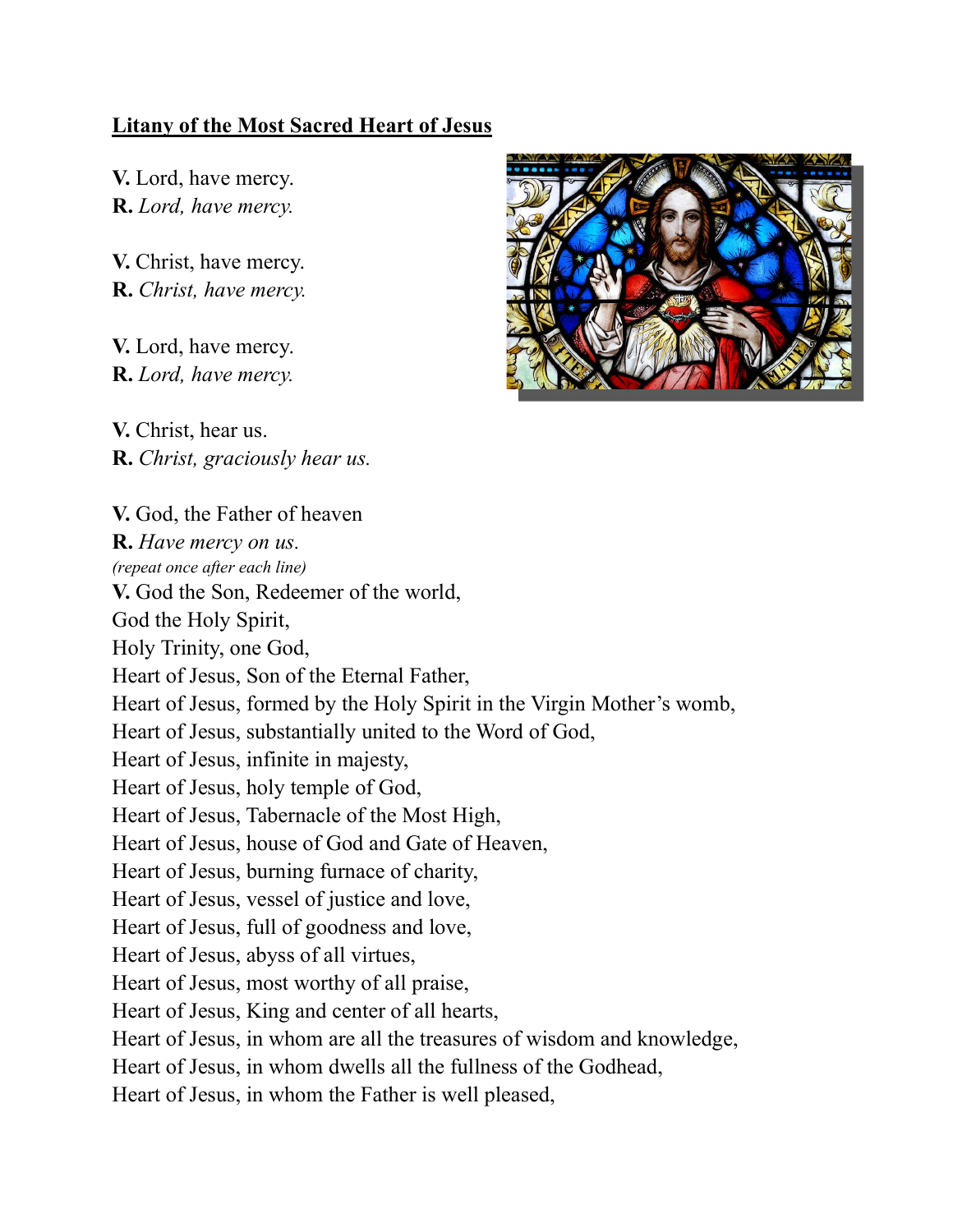## R. Have mercy on us. (repeat once after each line)

Heart of Jesus, of whose fullness we have all received, Heart of Jesus, desire of the everlasting hills, Heart of Jesus, patient and rich in mercy, Heart of Jesus, rich to all who call upon You, Heart of Jesus, fount of life and holiness, Heart of Jesus, propitiation for our offenses, Heart of Jesus, overwhelmed with reproaches, Heart of Jesus, bruised for our iniquities, Heart of Jesus, obedient even unto death, Heart of Jesus, pierced with a lance, Heart of Jesus, source of all consolation, Heart of Jesus, our life and resurrection, Heart of Jesus, our peace and reconciliation, Heart of Jesus, victim for our sins, Heart of Jesus, salvation of those who hope in You, Heart of Jesus, hope of those who die in You, Heart of Jesus, delight of all the saints ,

V. Lamb of God, You take away the sins of the world, R. Spare us, O Lord.

V. Lamb of God, You take away the sins of the world, R. Graciously hear us, O Lord.

V. Lamb of God, You take away the sins of the world, R. Have mercy on us.

V. Jesus, meek and humble of heart, R. Make our hearts like unto Thine.

V. Let us pray:

Almighty and eternal God, look upon the Heart of Your most beloved Son and upon the praises and satisfaction which He offers You in the name of sinners; and to those who implore Your mercy, in Thy great goodness, grant forgiveness in the name of the same Jesus Christ, Your Son, Who lives and reigns with You forever and ever.

R. Amen.